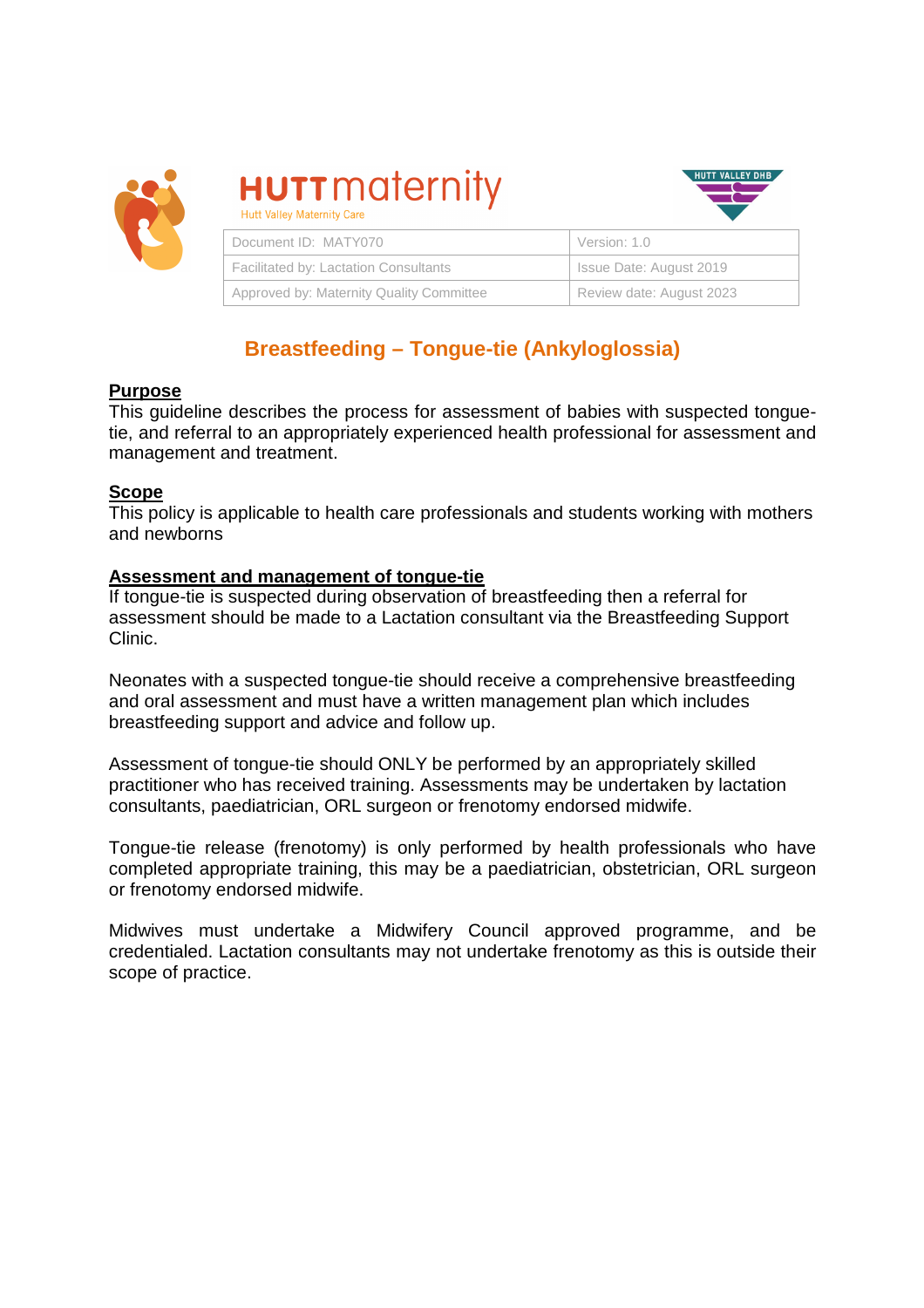### **Frenotomy procedure**

| 1. | A full assessment must be undertaken using Bristol Tongue Tie Assessment Tool<br>(BTAT) and then a decision to perform a frenotomy will be made following a thorough<br>clinical assessment.                                                                                                                                                                                                                                                                                                                                                                                                                                                                         |
|----|----------------------------------------------------------------------------------------------------------------------------------------------------------------------------------------------------------------------------------------------------------------------------------------------------------------------------------------------------------------------------------------------------------------------------------------------------------------------------------------------------------------------------------------------------------------------------------------------------------------------------------------------------------------------|
| 2. | Parents must receive verbal and written information about the risks and benefits of the<br>procedure and give written consent.                                                                                                                                                                                                                                                                                                                                                                                                                                                                                                                                       |
| 3. | A family history is taken, regarding any blood clotting diseases or blood borne viruses.<br>Mothers with Hepatitis B ensure the baby has received immunoglobulin and started<br>Hep B vaccination programme                                                                                                                                                                                                                                                                                                                                                                                                                                                          |
|    | Note: mothers with Hepatitis C must be advised to postpone breastfeeding until the<br>frenotomy wound has healed and measures made to ensure her milk supply is<br>protected.                                                                                                                                                                                                                                                                                                                                                                                                                                                                                        |
| 4. | The neonate must have received intramuscular Konakion at least 12 hours previously,<br>to minimize the risk of haemorrhage during the procedure. If no IM Vitamin K has been<br>given, recommend IM vitamin K.                                                                                                                                                                                                                                                                                                                                                                                                                                                       |
| 5. | The procedure must be undertaken using good lighting. It is recommended that a<br>second practitioner gently restrains the baby keeping the newborns head still, and the<br>jaw open. The practitioner wears latex free sterile gloves. The tongue is held out of the<br>way with a grooved elevator, the frenulum is then divided with sterile scissors. The<br>wound is compressed for two minutes with sterile gauze placed on the incision. Place<br>the baby in a sitting position as soon as possible (whilst the pressure is applied). Direct<br>pressure with gauze occlusion should be applied in the event of bleeding while further<br>assistance sought. |
| 6. | Immediately following the procedure when hemostasis is established, the baby should<br>be breastfed to minimize discomfort and to allow continued tongue compression. Baby<br>should be observed carefully for the next 20 minutes.                                                                                                                                                                                                                                                                                                                                                                                                                                  |
| 7. | Procedure for continued bleeding following frenotomy<br>Apply pressure using sterile gauze<br>$\bullet$<br>Call SCBU on call Paediatrician immediately<br>$\bullet$<br>Apply topical adrenalin 1:10,000 on sterile gauze + pressure<br>Parents to stay until bleeding settled and a breastfeed is attempted without<br>bleeding                                                                                                                                                                                                                                                                                                                                      |

## **Documentation and follow-up**

|    | 1. The procedure is documented electronically on Concerto, in the neonatal record      |
|----|----------------------------------------------------------------------------------------|
|    | (if inpatient) and well-child book. An email is sent to your LMC.                      |
|    | 2.   A follow-up appointment is offered for the Breastfeeding Support Clinic to review |
|    | breastfeeding and provide ongoing support/advice                                       |
| 3. | Documentation of Breastfeeding outcome is recorded at discharge from Lactation         |
|    | <b>Consultant Service.</b>                                                             |